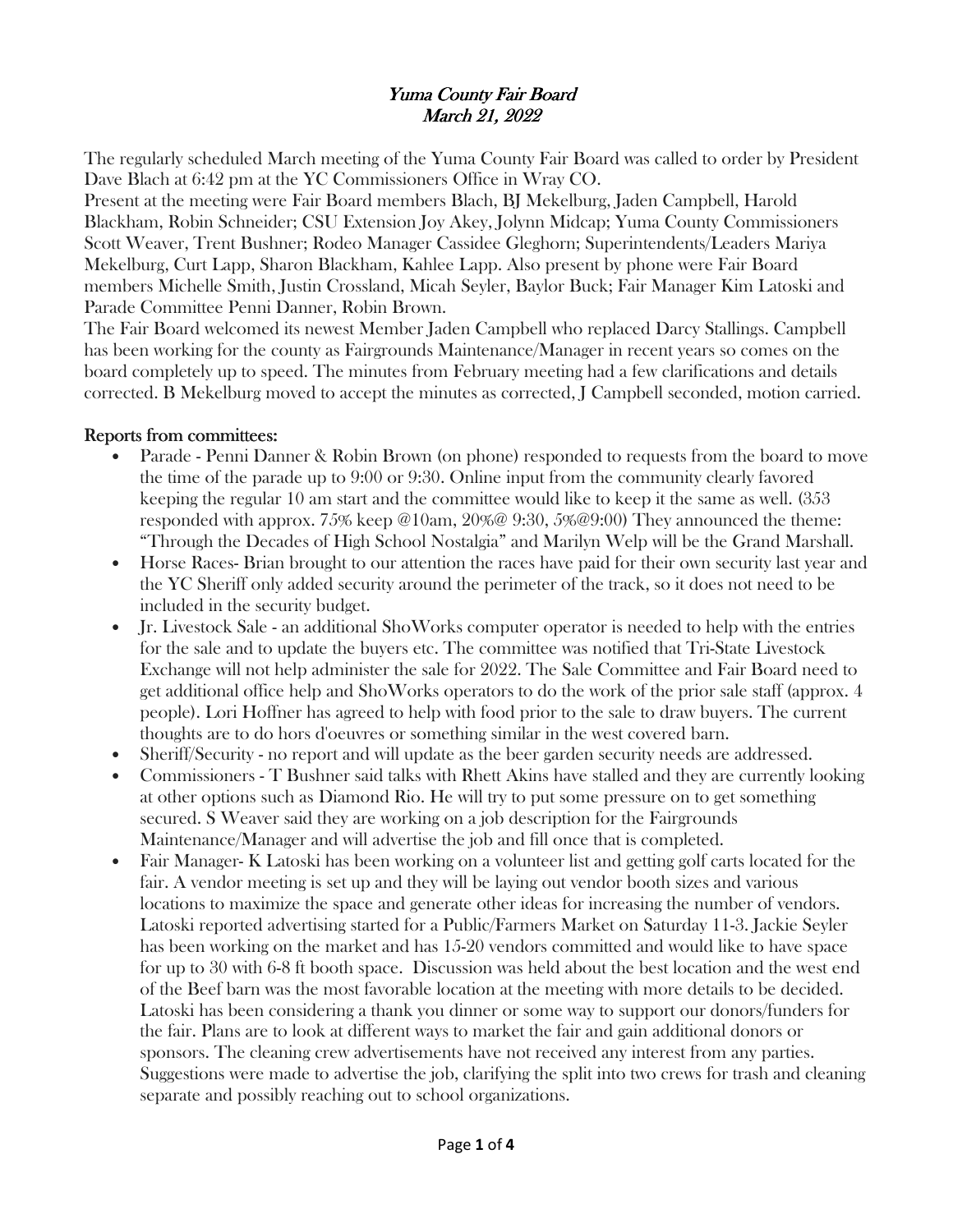- Rodeo C Gleghorn reported the PRCA has approved the dates for the rodeos. There have been some conflicts with another rodeo and therefore the slack schedule has been updated as follows: Barrel Racing and Break Away Roping on Sunday after the rodeo; Steer Roping @ 1pm Monday; Team Roping, Steer Wrestling and Calf Roping will be after the rodeo on Monday evening. The Board gave her our support to proceed with a BBQ cook-off/competition beginning 12 am Sunday, proceeding on Sunday with judging at 4pm and using the meat to feed the rodeo contestants, staff and volunteers. She would like to set up on the west end of the grandstands. Sunday night performance will likely be "Tough Enough to Wear Pink" and Monday's performance "Special Forces" themes.
- Extension Office- J Midcap stated she was working on the list of livestock judges given by the committee. J Akey requested we look at checking out projects late on Sunday as it would be easier for working people to help. After discussion it was decided to keep them on Monday and allow the public to have the full day on Sunday to view all the projects on the fairgrounds. It was decided to have HomeEC and General project check out from 8-10 am and livestock check out from 8am - 12pm Monday. Fashion Review was finalized for Wed. July  $27^{\circ}$ . Pending scheduling confirmation, the Senior Day will be held on Friday from 8-10 am.
- Superintendents/4-H Leaders/FFA Advisors M Mekelburg requested the Dairy champions be able to have buckles as an award as she has sponsors, the Board said to please proceed. Some further clarification was needed about photographer proposals that were brought before the Board and Commissioners at the January meeting. As the exhibitors have had photographers volunteer their services at prior fairs, the Board fielded discussion about the proposals costing the fair. It was recommended to see if we still had photographers willing to take pictures and charge exhibitors for the photos, and if needed find sponsors for the photographer's fees instead of dipping into the fair budget.

## Old Business-Open/Tabled Items:

- Beer Garden a proposal from the committee is attached to the minutes detailing dates and location for the beer garden at the 2022 fair and a few options the committee would like the Board to consider. The main dates are Friday, Aug 5th from 1-5pm at the east covered barn (old Sheep barn) and considering 3 options for Friday evening surrounding the night show/concert. The Board favored option 3, beer garden 6-11pm located west of the grandstands but also allow patrons 21+ with a wristband to take their alcohol into the seats of the grandstands as well as in the beer garden (no alcohol allowed in standing room area). Saturday, Aug. 6th, 1-11pm in the east covered barn. Sunday, Aug 7th 7-11? pm offering 2 beer garden areas: #1-west of grandstands allowing alcohol with wristbands  $(21+)$  in the grandstand seats, #2-in the infield area of the rodeo arena also with wristbands  $(21+)$ . Monday, Aug 8th 7-11? pm for the PRCA rodeo to be the same as Sunday. B Buck made a motion to initially approve the rough beer garden proposal and allow details to be settled or agreed upon between vendors and Commissioners. R Schneider seconded; motion carried.
- Senior Day The plans are proceeding with Senior Day to be held Friday morning, Aug. 5th and K Latoski will talk to Farm Bureau to coordinate the location of the Exhibitor breakfast that morning with the needs of the Sr. Day activities.
- Golf Carts golf carts for sale by church members and the Stallings family were checked out by D Blach for possible purchase. No action was taken for the price on the carts and storage, etc. Board members were going to continue to look for options. (Talk to Adam Glanz)
- Community for Unity/Blessings for Hope no further action was taken other than opening up options for the group to hold their dinner and dance on either Thursday evening (option given from Feb. meeting) or possibly coordinate with and around the Friday Night Show/Concert but not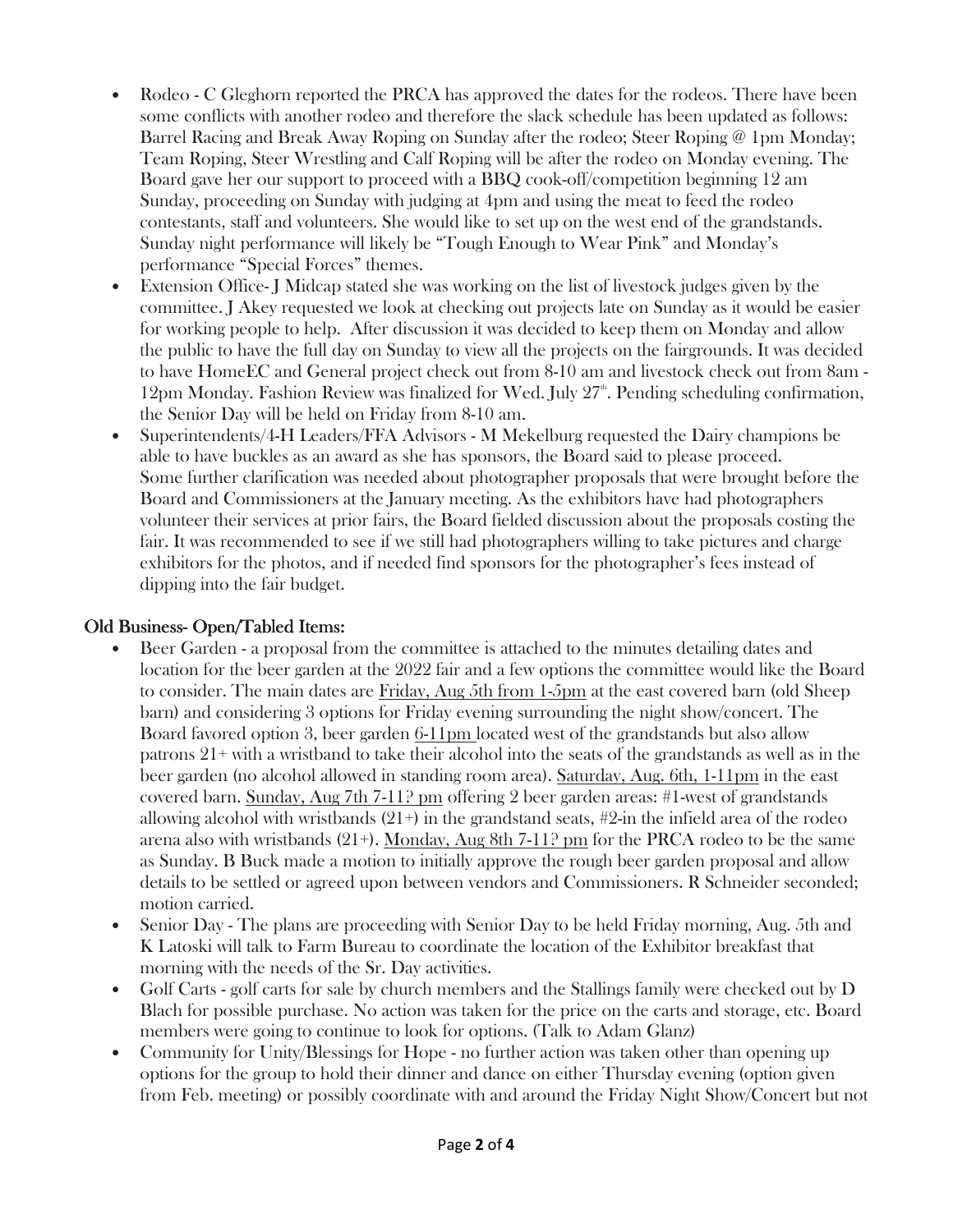to compete with that event. The Board will contact the organizers of the event and welcome a proposal at the April meeting.

## New Business Items:

- Retired Beef Showmanship The event is being scheduled for Friday following the Market Beef Show. Discussion around the fitting of the steers and how to coordinate with the Bucket Calf show and Round Robin was fielded. The consensus was to hold it directly following the Beef show, although some preferred holding it between the Bucket Calf and Round Robin. Rules and details for entry are being drawn up.
- Coordination of additional events organization of possible Cow-Pie Throwing Contest (hosted by the Idalia athletics) Cornhole Tournament, etc. were discussed and all ideas were welcomed by the Fair Board. As the new additions come to light, they will be listed on the fair book schedule under a TBD section.
- Avian Influenza Outbreak-updates from CSU are forthcoming therefore the Board will wait to see their recommendations. S Weaver would also like the Board to address a "bio-security plan" for situations like these.
- Yuma County Cattlemen's Association is considering sponsoring a "free" beef at the concessions on Friday. The Board supported their ideas and will look forward to more details from the YCCA.
- Current Age Limit for Open Livestock Show is over 5yrs of age. It was discussed the reason or purpose of the age limit and B Mekelburg moved to eliminate the age limit in the fair book, J Crossland seconded, motion carried.
- Fair book Changes/Corrections J Midcap brought to the Board updates for the 2022 fair book.
	- 1. Schedule the Dog Show for Tuesday, Aug 2nd;
	- 2. Exhibit/project release timeframe on Monday 8-10am for HomeEC/General projects (shortened) and extending later for the livestock 8am-12pm;
	- 3. Beef clipping shoots must be removed by 8am Saturday;
	- 4. Make ALL age divisions in the fair book consistent with Senior, Intermediate and Junior designations;
	- 5. Clarification of names for the 4-H horse show divisions "Ranch Horse" on Thursday and "Working Western Horse" on Sunday. Also, open "Ranch Rodeo" to be held on Saturday.
- Head Leaders offered to judge the livestock records books before fair so they could ensure they were completed according to the rules prior to the livestock shows. It was discussed about the benefits to the livestock program but also how challenging it might be to back up the decisions of the committee if it affected the ability of the exhibitors to show and sell their animals. It was decided to hire judges like we have in the past and not make any changes at this time.
- Showmanship Buckles it was brought up at the February meeting the possibility of awarding buckles to the winners of the showmanship contests at fair. It was decided that if sponsors were found for all six large animal showmen in both senior and intermediate divisions then please proceed with the awards.

Good Of the Order - Pleasant Valley 4-H Club is holding a Cream Can Dinner April 10th. The earlier oversight at beef weigh-ins has been corrected. The ruling change for "Family Animal" has not gotten out to all the exhibitors.

Meeting was adjourned at 10:35pm by President D Blach.

Respectfully submitted - Robin Schneider (in absence of M Smith, Sec.)